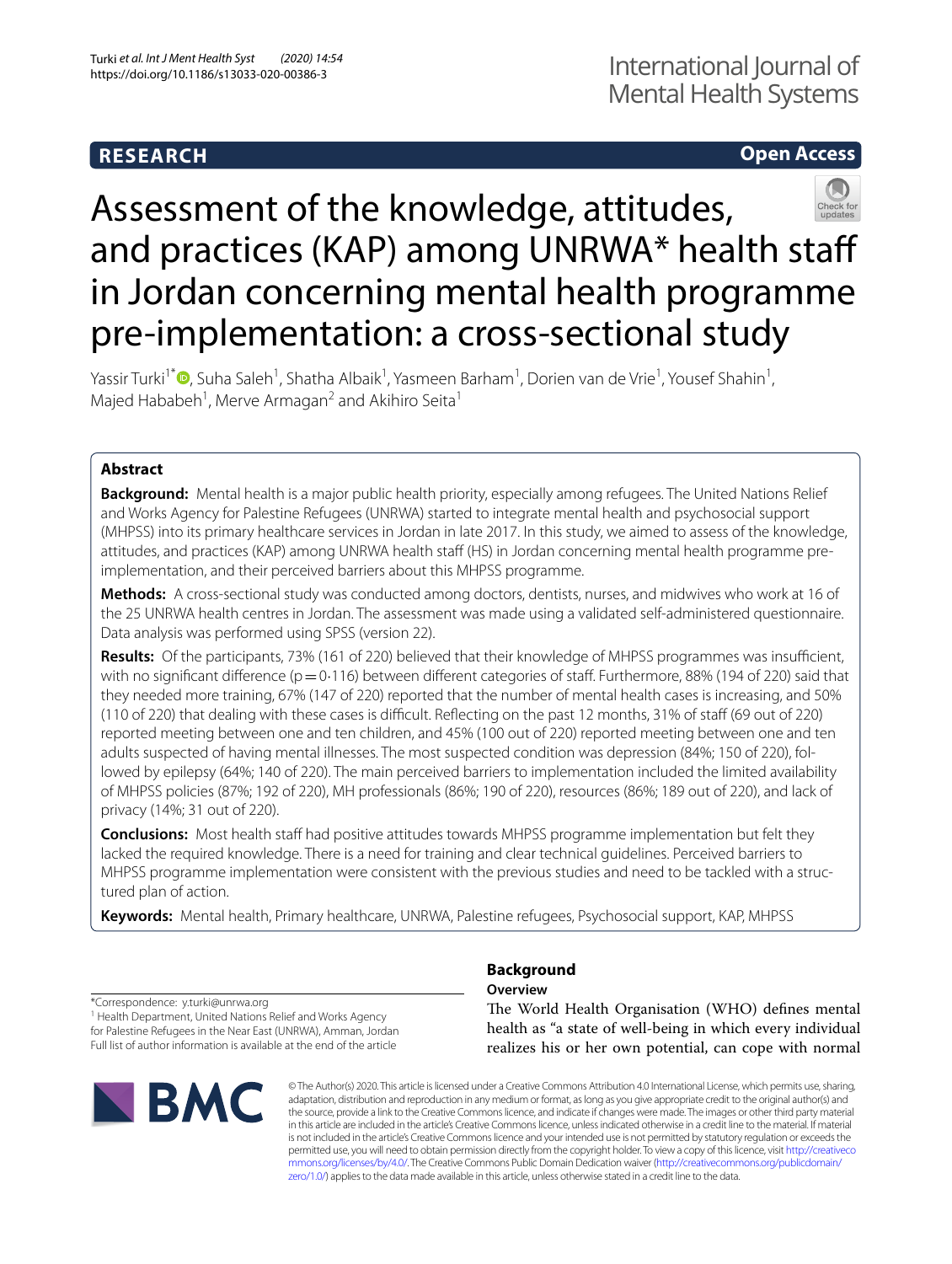stresses of life, can work productively and fruitfully, and is able to make a contribution to her or his community" [[1\]](#page-9-0).

Mental disorders have quickly became one of the leading causes of illness and disability in the world; 450 million people were estimated to be sufering from such disorders in 2001 [[2\]](#page-9-1). In 2015, it was found that out of the 229.2 million Disability Adjusted Life Years (DALYs) in the Eastern Mediterranean Region (EMR), there were 10.7 million DALYs caused by mental disorders, comprising 4.7% of total DALYs, and making mental disorders the ninth leading cause of disease burden in the region [[3\]](#page-9-2).

Treatment for mental disorders is available; however, a lack of utilization of the treatment, as well as stigma and discrimination, have made mental disorders' treatment neglected or underestimated [[4\]](#page-9-3). Zaleska and his colleagues conducted a literature review to investigate the physical health problems refugees experience. Authors concluded that migration is a predictor of tension and we observe worsened mental health among migrants. Thus, we should elaborate this situation from a biopsychosocial perspective as migration is a complex phenomenon and has an impact on migrants' overall well-being including physical and mental health [\[5](#page-9-4)].

Refugees are considered as a more vulnerable group in terms of health when compared to immigrants as they fled from extreme conditions that are likely to be traumatic and they usually experience more severe circumstances in their new home. Especially for Palestine refugees, transgenerational trauma might add more to their burden since it gets carried from generation to generation. It means that, if a traumatic incident led to a psychopathology in a generation of parents, their off-springs are also likely to sufer from similar disturbances and disorders no matter if they were traumatized or not. It might be related to both genetic predisposition and family relations such as identifcation with parents or dysfunctional family structure [\[6](#page-9-5)].

As a result, the integration of mental health services at the level of primary health care is necessary. These services which include diagnosis and treatment provided by trained health staf implementing strategies to prevent mental disorders, leads to (a) the reduction of stigma for patients with mental illness and their families, (b) the protection of human rights, and (c) improved access to health care. This integration also contributes to the decrease of the illness chronicity, the improvement of social integration, and the development of the human resource capacity for mental health [[7](#page-9-6)]. Due to the highly documented burden of mental disorders, the association between many physical problems and mental health problems, and the enormous gap in the treatment of mental health problems, the integration of mental health care into primary health care is anticipated to bring about many benefits. This integration will enhance access to care, promote respect to human rights, be afordable and cost efective, and lead to better health outcomes. Although certain skills and competencies are necessary to efectively deal with the assessment, diagnosis, treatment, support and referral to specialised services of people with mental disorders, it is essential and possible that health staff at the primary care level be properly prepared and supported in their efforts to deal with mental health problems [[8](#page-9-7)].

The integration of mental health programmes into primary health care services is not yet achieved in over 30% of countries, and 25% of countries still have no mental health legislation; therefore, the integration of behavioral health care in primary health care has become an area of focus into health care redesign efforts [[9\]](#page-9-8).

Many primary health care facilities all over the world have started to integrate mental health programmes to solve the treatment gap and improve the effectiveness of treatment [[4\]](#page-9-3).

### **UNRWA and mental health and psychosocial support (MHPSS) services**

Worldwide, up to 60% of people attending primary care clinics have a diagnosable mental disorder (WHO and Wonca 2008). Acknowledging that current literature about the psychological health could not be found, the results of one study on Palestinian adult refugees in Jordan showed that 43% of participants exhibited symptoms of major depression associated with poor perception of health and low level of hopefulness about returning to Palestine [[10\]](#page-9-9). Such data indicate that mental illnesses which are very serious should be tackled in order to prevent the situation from becoming worse concerning the health of Palestine refugees in general.

In 2015, UNRWA considered the integration of Mental Health and Psychosocial Support services (MHPSS) into primary health care (PHC) as an Agency-wide priority, utilizing WHO's mental health Global Action Programme (mhGAP) to deal with patients who are likely to have mental health conditions [[11\]](#page-9-10).

At the end of January 2016, Saftawi health centre in North Gaza started what has proven to be a successful pilot to provide MHPSS services to its patients. Based on this success, the agency started, in July 2017, to integrate the tested MHPSS model into its Family Health Team (FHT) approach of service provision, a patientcentred approach to health care in all felds of UNRWA operations. Before the integration of the programme, a plan was set to offer health staff; including medical officers, staff nurses, and midwives, training on psychosocial support and mhGAP to promote their skills to care for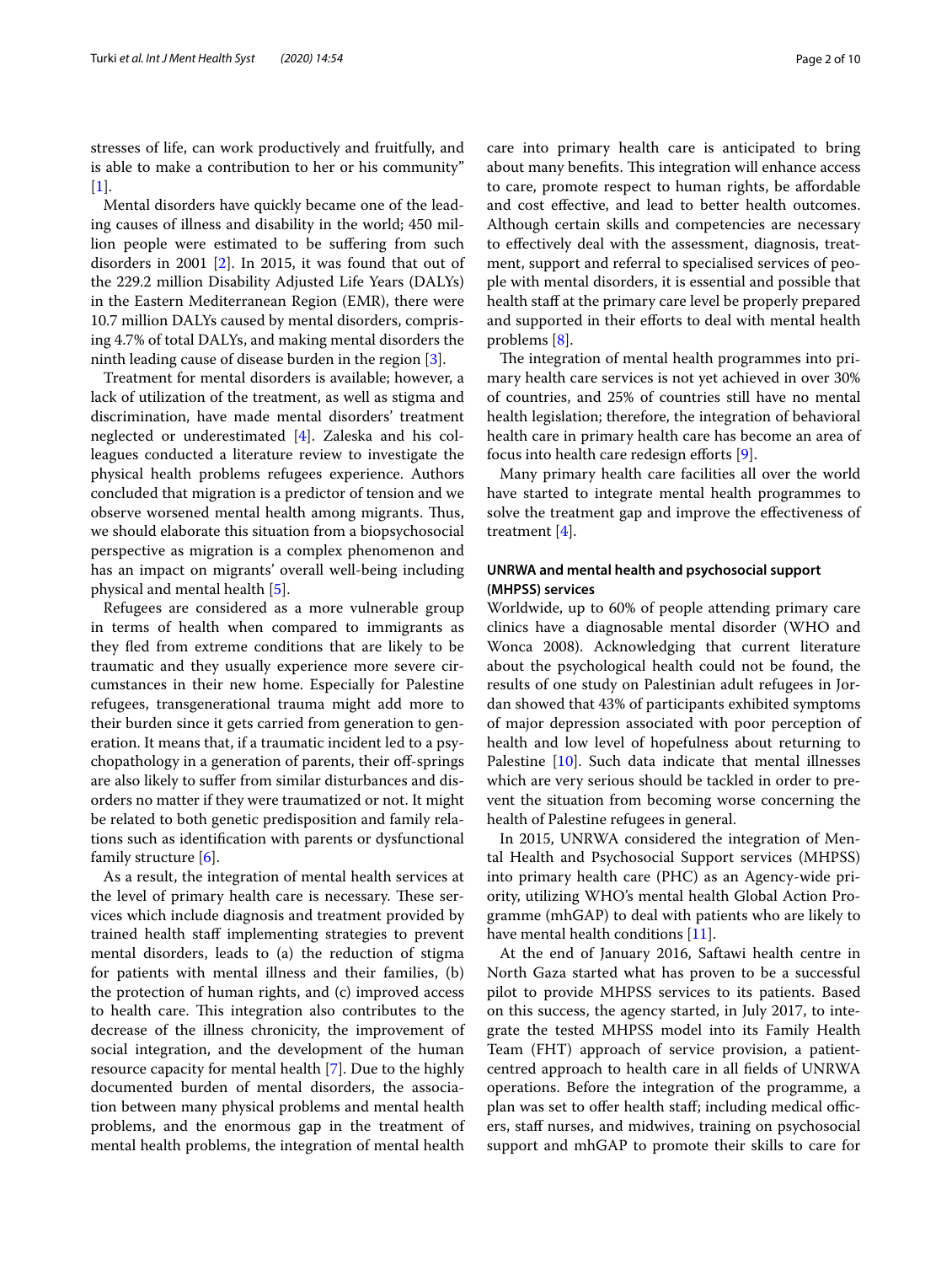patients with mental health issues. Other health staff categories received training on psychosocial support and protection [\[12\]](#page-9-11).

#### **Signifcance of the study**

The results of the study are expected to provide the agency with baseline information about the current status of the knowledge, attitudes and practices of health staff regarding mental health at PHC facilities in Jordan before the implementation of an adopted MHPSS programme. Additionally, the results will provide an idea about the perceived barriers to the implementation of this programme. The outcomes of the study will be used as a reference when conducting a post-implementation assessment as a monitoring tool to determine the impact of MHPSS within 12 months after implementation. The outcomes will also provide guidance for the UNRWA health programme management concerning the development of policies and practice guidelines and the content of training that health staf will receive in the future. In addition, this study flls an immense gap in the literature as, to our knowledge, there are no studies that investigate the attitudes, sources of knowledge, practices and barriers while implementing MHPSS program for Palestine refugees in Jordan.

### **Methods**

#### **Design and aim of the study**

A cross sectional study design was used to explore and to assess the current knowledge, attitudes, and practices (KAP) among health staf at UNRWA health centres in Jordan concerning MHPSS programme pre-implementation, and their perceived barriers to its integration into PHC services.

#### **Study setting**

The study was conducted during August to September 2017. 16 out of a total of 25 UNRWA health centres in Jordan were selected conveniently based on their size and accessibility. Of the sixteen selected health centres, there were 7 large health centres (Jabal Hussein, Main Baqaa, Amman New Camp, Zarqa Camp, Marka, Awajan and Irbid New health centre), 7 medium health centres (Amman Town, Nuzha, South Baqaa, Zarqa Town, Husun, Jerash and Suf), and 2 small sized health centres (Talbieh and Kraimeh).

### **Target population**

The target population in this study included all medical officers, dentists, nurses (including Senior Staff Nurses, Staf Nurses as well as Practical Nurses) and midwives working at UNRWA health centres in Jordan. The other healthcare workers including; pharmacists,

lab technicians, clerks, and cleaners were excluded. They target population comprised a total of 390 personnel. All targeted staff members at the 16 health centres were approached to participate in the study. The actual number of staff who completed the study questionnaire was 220.

#### **Instrument of the study**

For this study, the research team at UNRWA headquarter developed a structured questionnaire based on the literature as well as the World Health Organization Assessment Instrument for Mental Health Systems (WHO-AIMS) version 2.2 [[13](#page-9-12)]. WHO-AIMS (WHO 2005) tool contains a checklist on what needs to be included in a report of the country's mental health system. However, since UNRWA health services lie within the PHC context, not all the domains described in the checklist were applicable, thus certain domains were selected. The questionnaire was enhanced with more indepth questions to get a comprehensive overview of the current situation of the health care staff regarding the mental health services and the integration of MHPSS programme.

Content validity was assessed by three experts; research consultant, health communication officer, and the Director of Lisbon Institute for Global Mental Health. Accordingly, content validity index (CVI) was computed by dividing the relevance number over the total number of experts, Therefore, for this study, CVI for equal 1.0, means it has distinguishing relevance to what is intended to measure.

Amir Hasan Health Centre was selected as the site to conduct the pilot study, to test the questionnaire clarity and response time, and to determine if any modifcations were needed. The questionnaire was constructed in English, translated into Arabic, and then back-translated into English to ensure the questionnaire was as valid as possible. The validated Arabic version was used as the tool in this study.

The final version of the questionnaire had five main parts;

Part 1: general information

This part was composed of six questions asking the staff about their gender, professional discipline, highest academic degree attained, year of graduation and years of experience inside and outside UNRWA.

Part 2: knowledge about mental health and the status of mental health services at UNRWA PHC centres.

This part asked health staff about their knowledge regarding Mental Health Programme's policies and plans, the sources for gaining knowledge about mental health and the availability of psychotropic medicines at their health centres. Additionally, the health staff members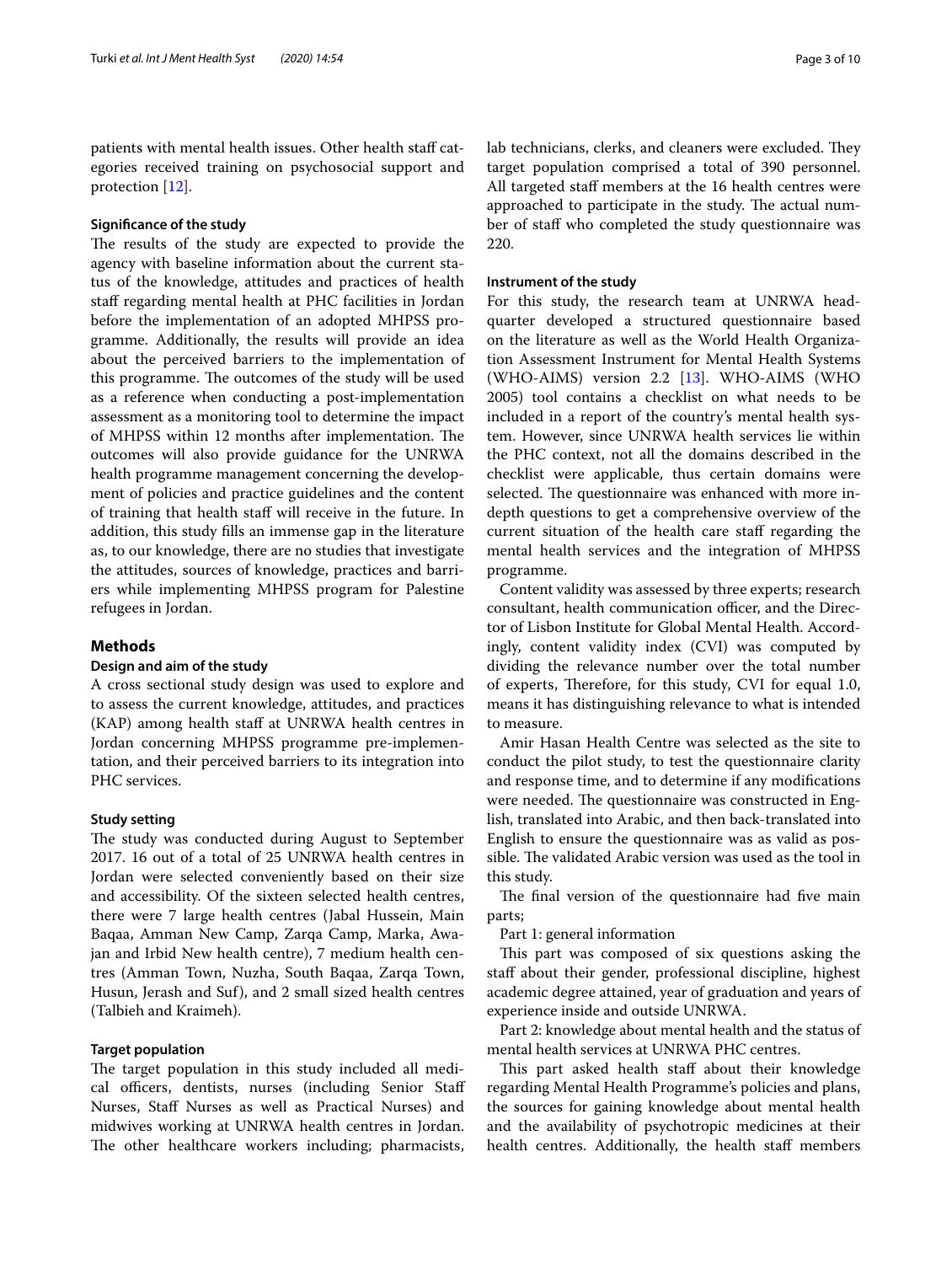were asked if they have received training on psychosocial (non-pharmacological) interventions, child and adolescent mental health issues, and the rational use of psychotropic medicines, as well as if they had taken theoretical and practical psychiatry and mental health courses during their college study

Part 3: health staff attitude about mental health programme implementation

This part assessed the health staff's attitudes toward the implementation of a MHPSS programme. A three-point Likert scale was used for response categories with a rating scale of agree, not sure and do not agree. The original Bloom's cutoff points were adapted and modified to determine attitude levels among health staf, in which less than 50% was considered as negative (low level) attitude, 50%–70% was considered as neutral (middle level), and above 70% was considered as positive (high level) attitude [[14,](#page-9-13) [15](#page-9-14)].

Part 4: practices of the health staff regarding mental health services

This part assessed health staff training and practices regarding psychotropic medications prescriptions, patients' mental health in terms of the number of suspected mental health cases seen, types of cases, and the provision of consultation and referral of cases as appropriate.

Part 5: barriers against mental health programme implementation

This part aimed to assess the degree of agreement of health staff regarding the barriers of implementing an MHPSS programme from their perspective, with an additional open-ended question allowing health staff to suggest other barriers.

#### **Data collection**

The questionnaire in Arabic was distributed to health staff at the selected health centres by UNRWA's health department research assistants. Staff members were offered enough time, estimated at an average of 15–20 min, to complete the questionnaire before collecting them back.

#### **Data analysis**

Data entry and data analysis were carried out using Statistical Package for the Social Sciences (SPSS) version 22. The codes of the negatively-worded items in the attitude section were reversed before data analysis. Descriptive statistics were used to describe the sample characteristics, in which frequency and percentage were used for categorical variables, while mean and standard deviation were used for numerical variables. Pearson Chi Square test was used to assess the association between general characteristics (gender & professional discipline) and knowledge questions, while Analysis of variance (ANOVA) test was used to assess the association between professional discipline and attitudes scores, and the independent t-test was used to assess the relation between knowledge questions and attitudes items. Significance level was set at  $\leq 0.05$ .

#### **Ethical considerations**

An approval from the senior management at the front office of UNRWA in Jordan was obtained. All participants agreed on a written consent to participate in the study. A statement of confdentiality was included in the cover letter of the questionnaire to assure participants that no disclosure of their identities would be made.

### **Results**

#### **General information of the participating health staf**

220 health staff from 16 UNRWA health centres in Jordan participated in this study. The majority of the participants were females (74.1%). Of the total, 41.8% of the staf were practical nurses, followed by general practitioners (22.7%). Also, senior/staf nurses (16.8%), midwives (11.4%) and dentists (7.3%) from UNRWA health centers participated in the study. The percentages of the participants with diploma and bachelor's degrees were 44.1% and 42.3% respectively. Moreover, those who hold a master's degree were 7.3% of all participants. The mean duration of work experiences after graduation was 21.2 years  $(\pm 9.4)$ . 41.4% of the total graduated more than 25 years ago. The mean years of experience outside UNRWA were 7.1 years ( $\pm$  6.7). The mean years of experience within UNRWA were 13.5 years  $(\pm 7.8)$ .

### **Knowledge about mental health and the status of mental health services at UNRWA health centres**

44.1% of the staff knew about the availability of psychotropic medicines at their health centres, while 34.5% reported that they are not available. 21.4% did not know whether those drugs were available at their health centres or not. Of the total, 73.2% of the participants did not think that they have enough knowledge about Mental Health Programme's (MHP's) policies and plans. Most of the staf did not receive training or refresher training regarding relevant mental health topics, while 67.7% of the participants had credit hours (theoretical and practical) dedicated to psychiatry and mental health related subjects during their study at the university/college. On the other hand, our results demonstrated that 85% of participants never received a refresher training on child and adolescent mental health issues. In addition, only 4.5% of the staff received a refresher training on the rational use of psychotropic medicines (Table [1](#page-4-0)).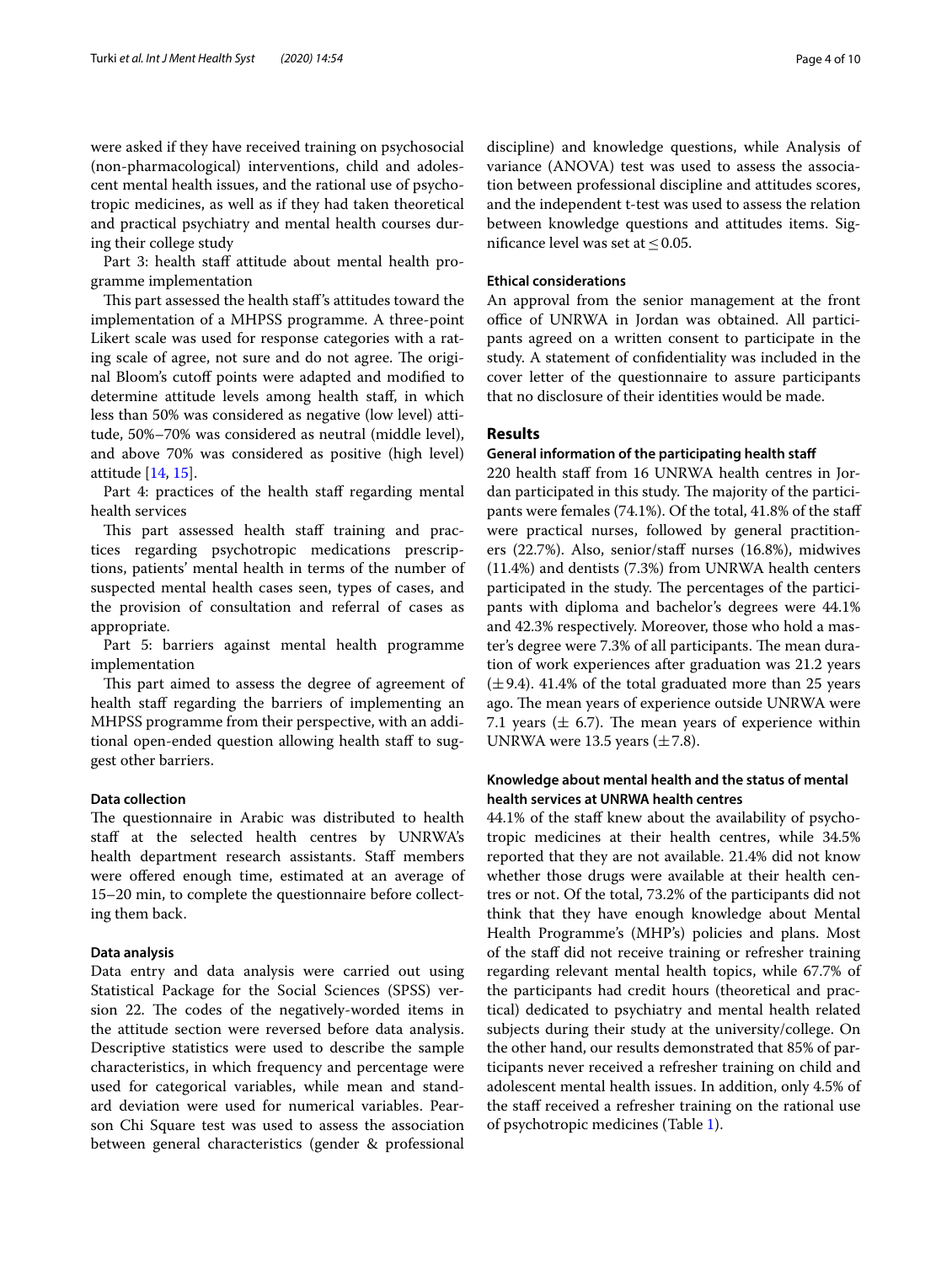| <b>Ouestions</b>                                                                                                                                                                 | Frequency (%) |            |                         |
|----------------------------------------------------------------------------------------------------------------------------------------------------------------------------------|---------------|------------|-------------------------|
|                                                                                                                                                                                  | Yes           | No         | Don't know <sup>a</sup> |
| 1. Are psychotropic medicines available at your health centre?                                                                                                                   | 97(44.1)      | 76 (34.5)  | 47(21.4)                |
| 2. Do you think that you have enough knowledge about Mental Health Programme's policies and plans?                                                                               | 59 (26.8)     | 161(73.2)  |                         |
| 3. Did you receive training about psychosocial (non-pharmacological) interventions?                                                                                              | 75 (34.1)     | 145 (65.9) |                         |
| 4. Did you receive refresher training on child and adolescent mental health issues?                                                                                              | 32(14.5)      | 188 (85.5) |                         |
| 5. Did you receive refresher training on the rational use of psychotropic medicines?                                                                                             | 10(4.5)       | 210 (95.5) |                         |
| 6. During your study at the university/college, did you have credit hours (theoretical and practical), which<br>were dedicated to psychiatry and mental health related subjects? | 149 (67.7)    | 71(32.3)   |                         |

<span id="page-4-0"></span>**Table 1 Distribution of the participants based on the questions that assess their knowledge about mental health (n=220)**

<sup>a</sup> Just for the first question

Our results indicate that there were signifcant diferences  $(p<0.010)$  among the participants regarding their knowledge about the availability of psychotropic medicines at their health centres based on gender and on their professional discipline. Males' knowledge was signifcantly higher than that of females (68.4% and 35.6% respectively). Additionally, 72% of the general practitioners reported that the psychotropic medicines were available at their health centres which might be an indicative of how well-informed they were when compared to the other professional disciplines as only 4% of them stated that they do not know about the availability of psychotropic drugs. After general practitioners, practical nurses are the most knowledgeable professional discipline since 80.5% of them has information about the availability of those drugs. On the other hand, 50% of the dentists did not know about the availability of those drugs followed by midwives (36%).

We asked the participants whether they were allowed to prescribe psychotropic medicines or not and stratifed the results by professional disciplines. Results demonstrated that 64% of general practitioners were allowed to prescribe it. Thus, they were more knowledgeable and well-informed about the psychotropic medicines. However, none of the dentists were allowed to prescribe it and this helps us understand why half of the dentists were not knowledgeable about such medicines. More than 90% of each professional discipline other than general practitioners responded negatively about their ability to prescribe psychotropic medicines.

In the survey, we also asked participants whether they think they have enough knowledge about Mental Health Programme's policies and plans or not. The majority of the staf members from all the selected disciplines stated that they did not have enough knowledge about MHP's policies and plans; there was no signifcant difference  $(p=0.116)$  among disciplines regarding this question. However, general practitioners were the most knowledgeable in this particular issue too. According to the results of our present study, 40% of general practitioners answered the question as "yes" whereas it was only 16% for midwives.

Furthermore, we asked about their sources of knowledge regarding mental health. Our results indicated that training courses were the most common source (17.7%) followed equally by university/college courses and dealing with frequent cases  $(8.6\%$  for each). These were followed by reading books (7.7%), social media (3.6%) and TV (3.2%).

### **Health staff attitudes towards the implementation of the MHPSS programme**

The participants answered six questions to assess their attitudes towards mental health services. Table [2](#page-5-0) shows that a high proportion of the staf agreed with most of the statements. The mean of the overall attitudes' score was  $13.2 (\pm 1.9)$ .

There were no significant differences in the attitudes scores among staff according to their professional discipline. Expected minimum score was 6 and maximum score was 18. Highest score was the general practitioners' with 13.6 mean and the lowest score belonged to dentists, midwives and senior/staff nurse with a mean of 12.9 for each category.

More than half of the participating staf (61.8%) had a positive attitude toward the implementation of the MHPSS programme, while 37.7% had a neutral attitude, and only 0.5% had a negative attitude towards its implementation.

### **Association between knowledge and attitudes**  of the participating staff regarding mental health

Table [3](#page-5-1) shows signifcant diferences between knowledge questions and attitudes' scores, where the mean attitude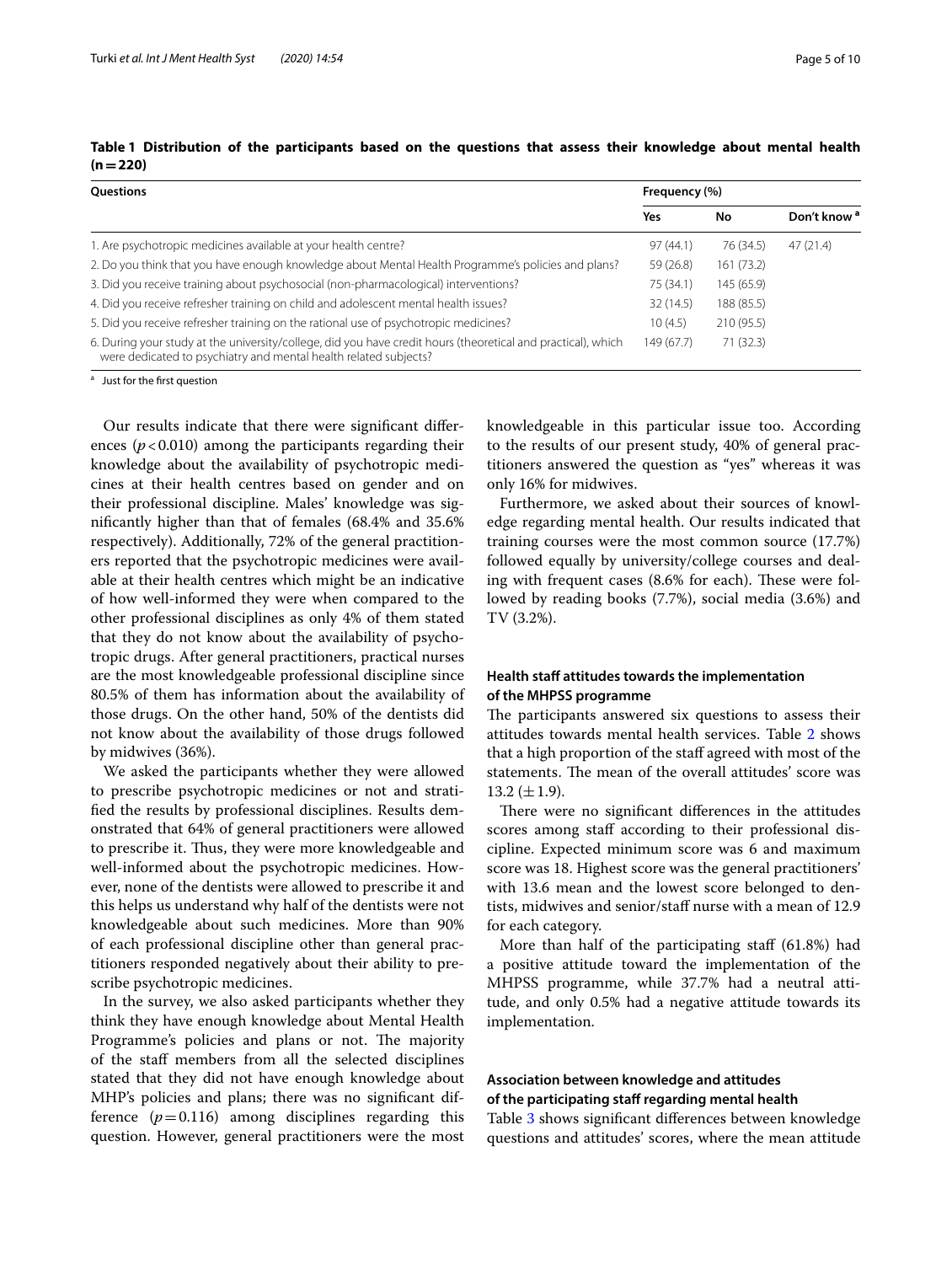### <span id="page-5-0"></span>**Table 2 Distribution of the participants based on their responses on items that assess their attitudes toward the implementation of the MHPSS programme (n=220)**

| <b>Statements</b>                                                                                                       | Frequency (%) |           |             |  |
|-------------------------------------------------------------------------------------------------------------------------|---------------|-----------|-------------|--|
|                                                                                                                         | Agree         | Not sure  | Don't agree |  |
| 1. The number of patients I see with signs and symptoms of mental health problems is increasing                         | 147 (66.8)    | 62(28.2)  | 11(5)       |  |
| 2. I consider that dealing with patients who have mental health problems is an extra burden on me                       | 122(55.5)     | 39 (17.7) | 59 (26.8)   |  |
| 3. I think that dealing with patients who have mental health problems is difficult                                      | 129 (58.6)    | 51(23.2)  | 40 (18.2)   |  |
| 4. Psychotropic medicines usually result in the improvement of the condition of patients with mental<br>health problems | 115(52.3)     | 89 (40.5) | 16(7.3)     |  |
| 5. I feel competent to offer counseling to mentally ill patients                                                        | 65(29.5)      | 93 (42.3) | 62(28.2)    |  |
| 6. I feel that I need more training in mental health                                                                    | 194 (88.2)    | 15(6.8)   | 11(5)       |  |

### <span id="page-5-1"></span>**Table 3 Association between knowledge and attitudes regarding mental health programmes' implementation among participating health staf (n=220)**

| <b>Ouestions</b>                                                                                                                                                      | Attitudes' scores mean<br>$(\pm SD)^a$ |                  | p value <sup>b</sup> |
|-----------------------------------------------------------------------------------------------------------------------------------------------------------------------|----------------------------------------|------------------|----------------------|
|                                                                                                                                                                       | Yes                                    | No.              |                      |
| 1. Do you think that you have enough knowledge about Mental Health Programme's policies and plans?                                                                    | $14.0 (\pm 1.7)$                       | $12.9 (\pm 2.0)$ | < 0.001              |
| 2. Did you receive training about psychosocial (non-pharmacological) interventions?                                                                                   | $13.7 (\pm 1.8)$                       | $13.0 (\pm 2.0)$ | 0.005                |
| 3. Did you receive refresher training on child and adolescent mental health issues?                                                                                   | $14.1 (\pm 1.6)$                       | 13.1 $(\pm 2.0)$ | 0.002                |
| 4. Did you receive refresher training on the rational use of psychotropic medicines?                                                                                  | 14.8 $(\pm 1.5)$                       | $13.2 (\pm 2.0)$ | 0.006                |
| 5. During your study at the university/college, how many credit hours (theoretical and practical) were<br>dedicated to psychiatry and mental health related subjects? | $13.4 (\pm 1.9)$                       | $12.9 (\pm 1.9)$ | 0.046                |

<sup>a</sup> Standard deviation

**b** Independent t-test

scores were significantly higher  $(p<0.01)$  in all questions, except for the last question ( $p=0.046$ ), among the participants whose answers were "yes" regarding knowledge questions.

### Practices of the participating health staff regarding mental **health services**

Our study results demonstrated that most of the participating health staff (77.7%) were not allowed to prescribe psychotropic medicines to patients; of them, 26% were general practitioners. More than a half of the staf (56.8%) did not have practical training/internship/residency at the psychiatry ward during/after their study at the university/college. The majority of health staff (81.4%) did not refer patients to mental health professionals and 94.1% stated they did not have a regular contact with mental health services providers outside UNRWA. Of the total, 56.4% reported that they usually counsel patients with mental health problems about their condition.

Besides, we investigated the mental health disorders that the participating staff suspected. Depression was the most reported condition (84.1%) followed by epilepsy

(63.6%) and anxiety disorders (53.2%). Even though they are just suspicions rather than professional diagnoses given by a specialist, it signalizes that stress is likely to be one of the main causes of mental health problems Palestine refugees face.

Our results also show that 9.5% of the health staf had regular contact with psychiatrists outside UNRWA, while 6.4% contacted Ministry of Health (MOH) mental health services providers. The purposes of those contacts were either for referrals (8.6%) or for case discussions (4.5%).

### **Barriers against mental health programme implementation**

More than half of the participants agreed with all the suggested barriers (Table [4](#page-6-0)) except for the sixth statement, ("Staff stigmatizing patients with mental health illnesses"), with which 43.6% expressed disagreement. The current study results demonstrate additional barriers expressing the participating stafs' perspectives, with 33.6% of them considering that the unavailability of well trained staf as one of the barriers that hinders the implementation of MHPSS, 22.7% believe that the absence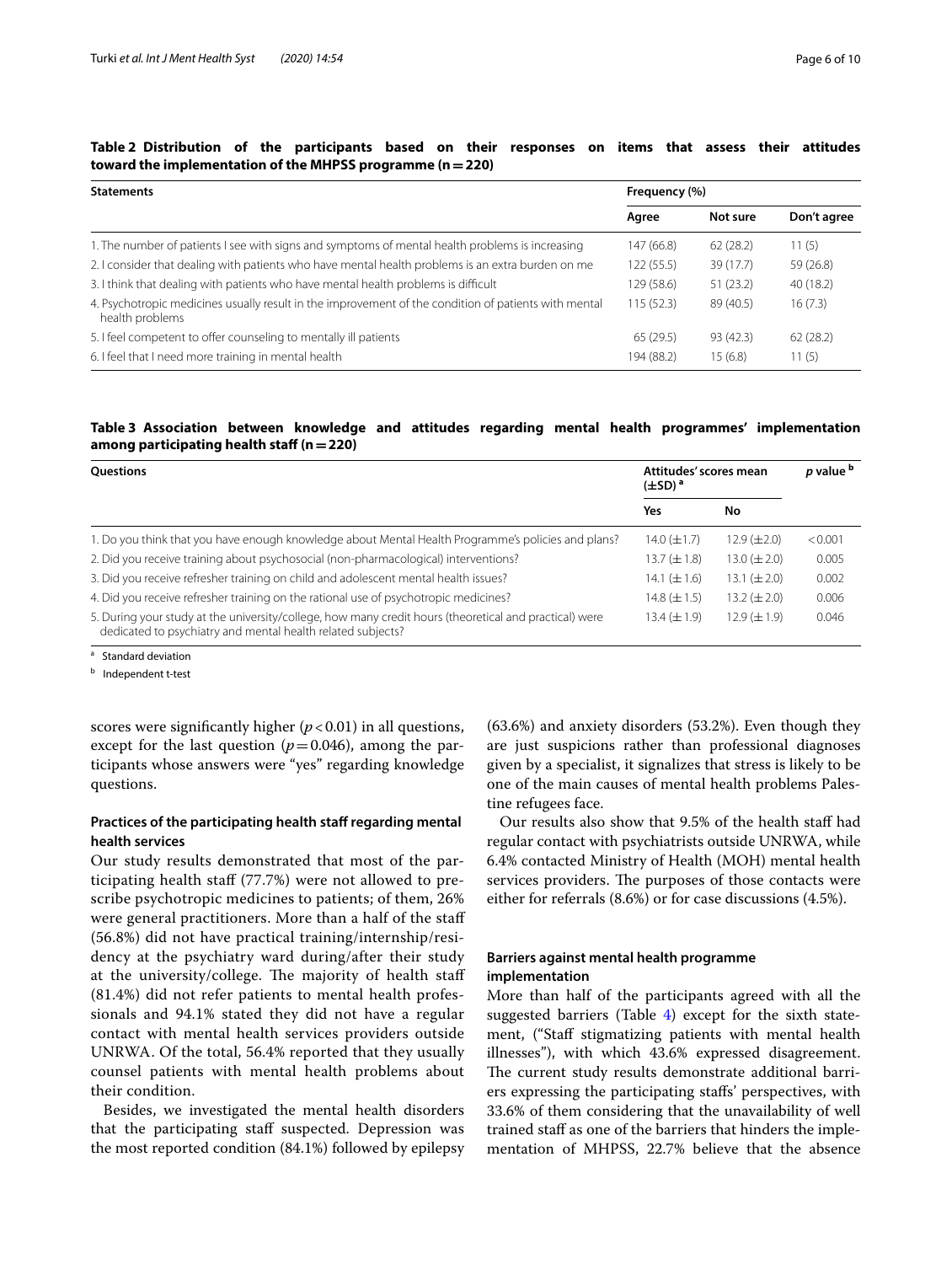| <b>Statements</b>                                                                                                                  | Frequency (%) |           |             |
|------------------------------------------------------------------------------------------------------------------------------------|---------------|-----------|-------------|
|                                                                                                                                    | Agree         | Not sure  | Don't agree |
| 1. Limited availability of psychotropic medications                                                                                | 162 (73.6)    | 43 (19.5) | 15(6.8)     |
| 2. Limited availability of mental health professionals                                                                             | 190 (86.4)    | 27(12.3)  | 3(1.4)      |
| 3. Limited availability of mental health policies/plans/technical instructions (quidelines)                                        | 192 (87.3)    | 23(10.5)  | 5(2.3)      |
| 4. Limited resources available (time, cost of treatment, lack of insurance for our patients)                                       | 188 (85.5)    | 29(13.2)  | 3(1.4)      |
| 5. Negative cultural perspective about mental health (stigma)                                                                      | 164 (74.5)    | 33(15)    | 23(10.5)    |
| 6. Staff stigmatizing patients with mental health illnesses                                                                        | 61(27.7)      | 63(28.6)  | 96(43.6)    |
| 7. Patients with mental health illnesses and their care-givers hesitant to attend the health centre for care                       | 129 (58.6)    | 52(23.6)  | 39 (17.7)   |
| 8. Insufficient coordination with specialist mental health care in the provision of care to people with severe<br>mental disorders | 162 (73.6)    | 44 (20)   | 14(6.4)     |

<span id="page-6-0"></span>**Table 4 Distribution of the participants' responses based on their agreement level with statements given about suggested barriers that hinder the implementation of the MHPSS programme (n=220)**

of training courses regarding communication between patients and doctors to be a barrier as well. In addition, lack of privacy (14.1%) and not having mental health clinics (9.5%) were perceived as barriers against the implementation of MHPSS programme by participants.

### **Discussion**

This cross-sectional study aimed to explore the level of knowledge, attitudes, and practices of mental health services among health staff at UNRWA PHC centres in Jordan prior to the implementation of the MHPSS programme. This study showed that the majority of the participants express positive attitudes toward the implementation of MHPSS, yet lack sufficient knowledge in regards to mental health programmes, and perceived barriers that highlight their need for MHPSS training.

### **Knowledge about mental health and the status of mental health services at the health centres**

Health staff at UNRWA health centres in Jordan reported not having sufficient knowledge about mental health programmes, policies, and plans. Other studies also showed that health staff at PHC centres had a low level of knowledge about mental health issues  $[19, 20]$  $[19, 20]$  $[19, 20]$  $[19, 20]$  $[19, 20]$ . This finding may be due to the fact that most health staff in this study did not receive training about the diferent aspects of mental health, including both pharmacological and nonpharmacological treatments. Although more than half of staff reported having undergraduate mental health training (67.7%), this training was reportedly not sufficient enough to affect their confdence about their mental health knowledge. This finding is supported by the WHO-AIMS report for Jordan, where it sated that only 2% of the undergraduate training curriculum of medical doctors and 4% of the training of nurses is related to mental health [ $16$ ]. Moreover, 17.7% of the staff reported that training courses were their main source of information about mental health disorders, followed by universities/colleges courses (8.6%) and contact with frequent mental health-related cases (8.6%). On the contrary, health care providers in Cambodia declared that they had received most of their knowledge about mental illnesses from public media (61.4%), and some gained their knowledge from university/college studies [[15](#page-9-14)]. These are consistent with the findings of a study conducted with PHC providers at public owned health facilities in Cameroon, in which less than half of the participants had undergraduate training and 0.9% of them had further training after graduation; however, only 1.8% were found to be aware about the standards of the depression diagnostic tool [[18\]](#page-9-18).

It was found that male staff were more aware about the availability of psychotropic medicines than female staff with a significant difference  $(p < 0.001)$ ; and this might be due to the fact that the number of male general practitioners (GPs) is more than female GPs (41 males vs. 9, females). However, 24% of the general practitioners reported that there was no medicines available at their health centres; in addition, 50% of dentists did not even know whether the drugs were available or not despite the fact that the psychotropic drugs are aforded by the agency. The main reason for this disparity among different staff concerning their knowledge level about the availability of psychotropic medicines could be related to their role in prescribing them. In Jordan, the nurses and other primary health care workers (excluding doctors) are not permitted to prescribe psychotropic medications under any circumstance [[16\]](#page-9-17). Such perception needs comprehensive training about mental health services in terms of diagnosis, and treatment to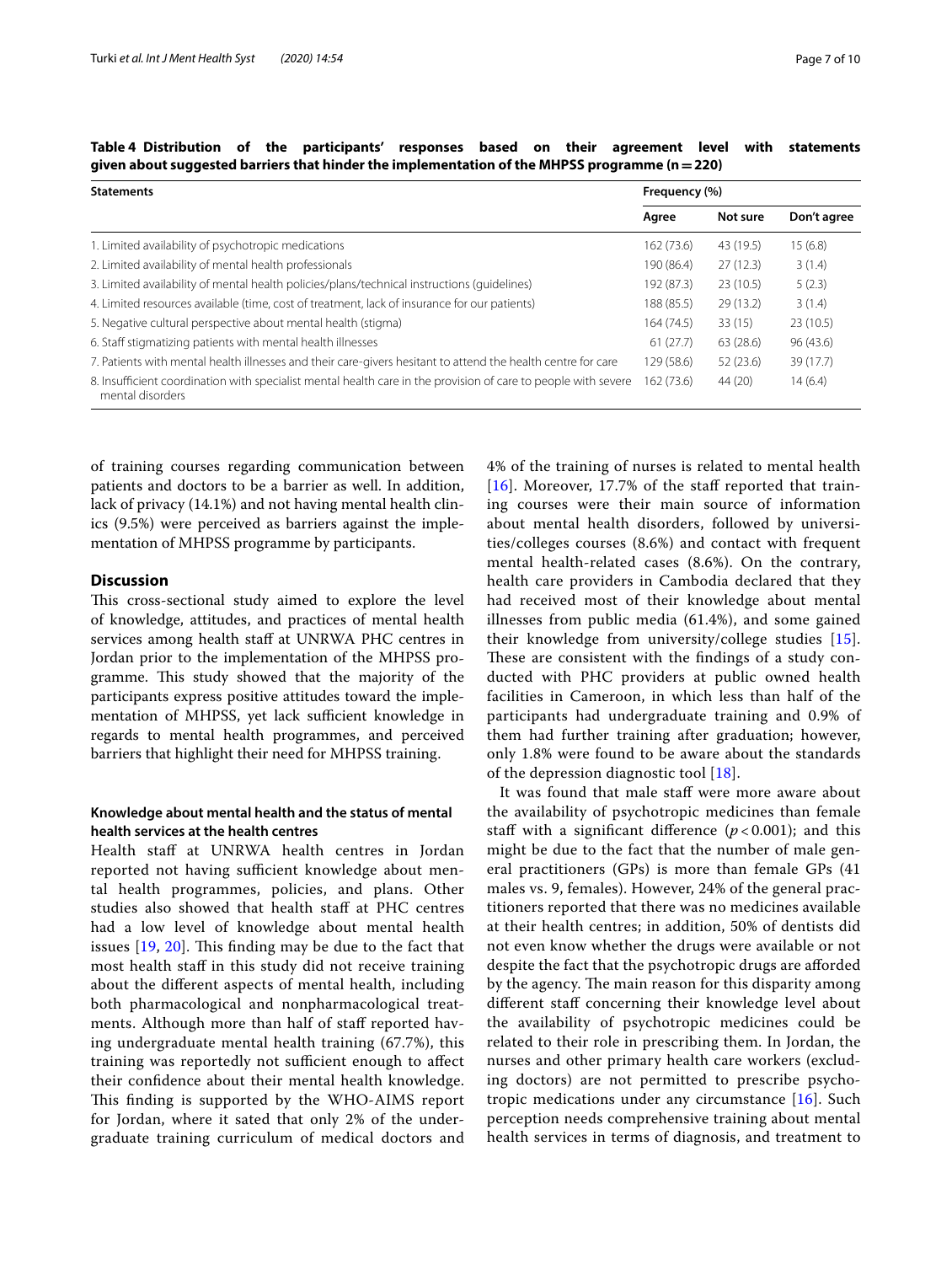ensure that all staf become aware about MHPSS programme and the availability of psychotropic medicines at UNRWA health centres. According to Mulango et al. few primary health care providers were aware that psychotropic medicines were available at primary health care pharmacies [[18](#page-9-18)].

### **Health staff attitude towards the implementation of MHPSS programme**

The current study illustrated that health staff at Jordan UNRWA health centres had an overall positive attitude toward the implementing the MHPSS programme as a need to improve patients' mental health, which is consistent with previous studies [\[17](#page-9-19), [19](#page-9-15)].

67% of the participating health staff noticed an increasing number of patients suspected to have mental health problems. More than 40% of the health staff in PHC facilities in Cameroon reported the same observation [\[18](#page-9-18)].

Furthermore, approximately 56.0% of the staff agreed that dealing with patients with mental health problems is an extra burden on them, and 58.6% declared that dealing with patients with mental illnesses is difficult. These results are consistent with a previous study, in which 74.3% of health care providers in Cameroon agreed that treating patients with depression weighs heavily on them  $[18]$  $[18]$ .

42.0% of the health staf in this study were unsure about their competency in ofering proper counseling to mental health patients, and 88.2% agreed that more training in mental health programmes is necessary to provide efective mental health care. A similar fnding was obtained in a previous study where the majority the staf (91%) considered mental health training to be extremely important [[19\]](#page-9-15). Moreover, it is recommended in WHO-AIMS (Jordan report) to implement mhGAP training for primary care workers  $[16]$  $[16]$ . Moreover, in the current study, staff members supporting the integration of MHPSS were signifcantly associated with those who stated that they had sufficient knowledge and previous mental health training. This finding was the same among primary health workers in south Ethiopia [\[20](#page-9-16)]. Overall, mental health training is considered to have a signifcant and positive impact on the levels of knowledge and attitudes of health staf, thus further ensuring successful implementation of mental health treatment [\[4](#page-9-3)].

### Practices of the participating health staff regarding mental **health services**

Mental illnesses like depression, alcohol and substance use disorders, and psychoses with neurological disorders like epilepsy are the most common illnesses worldwide  $[21]$  $[21]$ . This trend closely follows the findings in the current study, in which most suspected cases were perceived as depression (84.1%), epilepsy (63.6%) or anxiety disorders (53.2%). Similarly, depression and anxiety were named as the most prevalent mental illnesses among Palestine refugees in a recent study conducted in South Baqaa health centre [[22\]](#page-9-21).

### **Barriers against mental health programme implementation**

This study assessed the staff's perceived barriers for implementing the MHPSS programme, with most of the staff agreeing that limited availability of psychotropic medications and mental health professionals (73.6% and 86.4% respectively) were barriers against the implementation of the mental health programme. Furthermore, 85.5% believed that there are limited resources for treating mental health illnesses, including time and cost, which is the same barrier perceived by health workers in Cameroon [[18\]](#page-9-18). According to McKell et al. [\[22\]](#page-9-21) all participants declared that a lack of resources and fnancial deficits are key barriers to providing effective mental health care to refugees, and due to this deficit, health centres sometimes could not aford psychotropic drugs for patients.

Furthermore, consistent with the results of previous studies, the negative culture of stigmatization and discrimination against individuals with mental illness was also recognized in this study as barriers for the implementation of the MHPSS programme [\[18](#page-9-18), [22\]](#page-9-21).

Approximately 44.0% of participants did not agree that the staf of UNRWA health centres stigmatize patients with mental illnesses. However, in another study [\[17](#page-9-19)], two-thirds of the staf (66.7%) considered mentally ill patients unpredictable and dangerous. Therefore, in comparison, UNRWA staff seems to have a more positive attitude toward the integration of the mental health programme into PHC services.

Limitations of this study include the study design, as a cross-sectional study is more susceptible to recall bias and does not show the causal relationship between the variables. Additionally, the study was only conducted in one of the fve felds of UNRWA operations (Jordan).

#### **Conclusions**

This descriptive study assessed health staff knowledge, attitudes, practices, and barriers against the implementation of a MHPSS programme at UNRWA PHC health centres in Jordan.

Most of the staff are in need of training and better knowledge about mental health and MHPSS programme's policies and plans. Health staf concluded that the most common suspected mental illnesses encountered in the health centres include depression, epilepsy,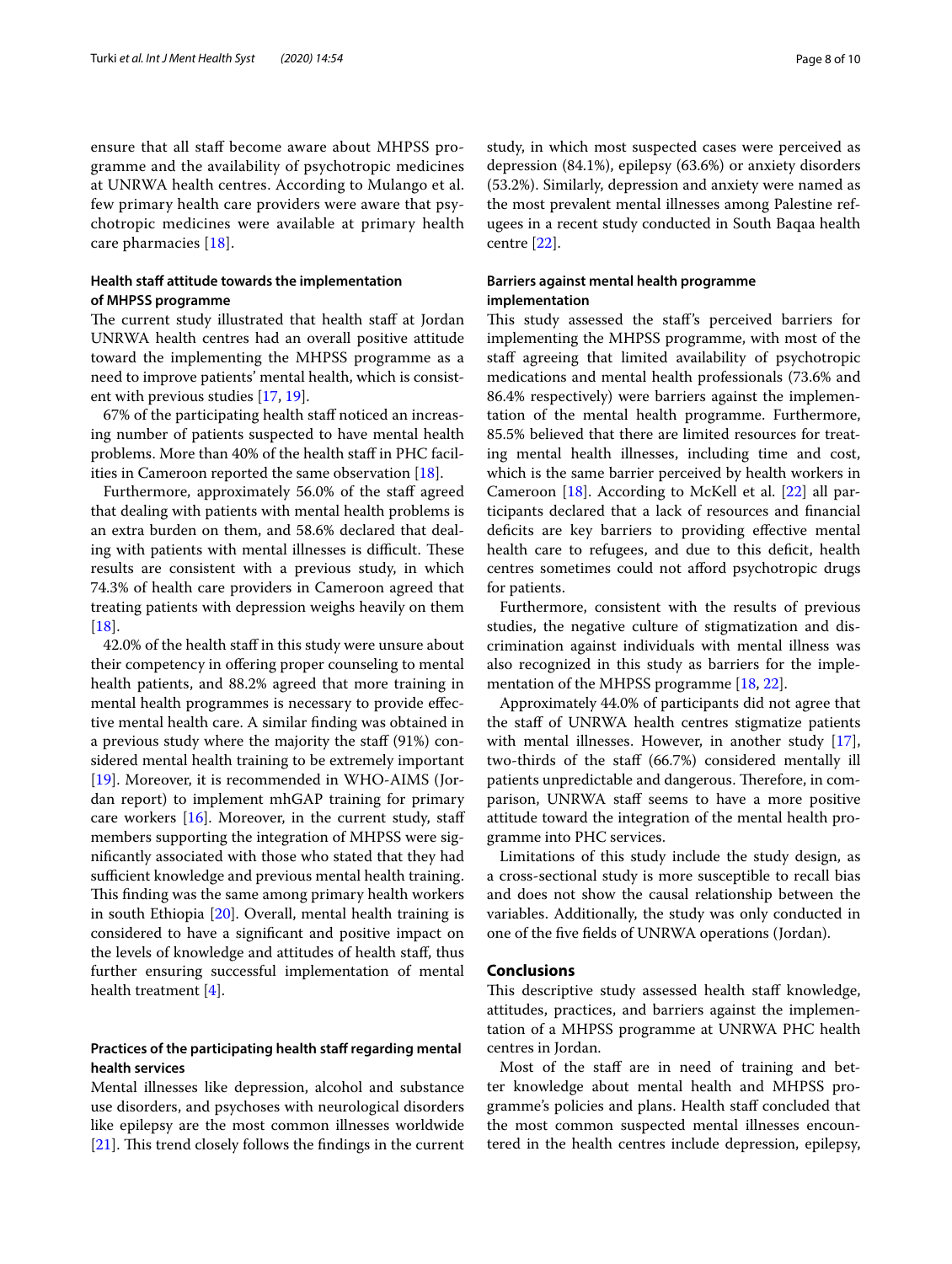and anxiety disorder. Most of the staff also reported noticing an increase in the number of patients with mental health problems, meaning the staff members are potentially capable of roughly detecting such cases and support the need for such programmes. Over half of the staff members believe that patients with mental health problems are added burdens for them and that treating patients with such problems is difficult. This finding may be a factor that acts against the acceptance of the implementation of the MHPSS programme. Nevertheless, approximately two-thirds of the health staff expressed a high level of attitude toward implementing a MHPSS programme.

While the majority of the health staff members expressed a high level of positive attitude, they also expressed concerns of multiple barriers against the implementation of MHPSS, including the limited availability of resources (mental health professionals, time, and psychotropic medications). Additionally, stigmatization and discrimination against Palestine refugee patients facing mental illnesses remain unsolved issues that prevent patients from seeking mental health support and prevent the health staff from offering greater support for a MHPSS programme implementation.

There are some recommendations that UNRWA health system needs to take care of in order to implement MHPSS better. Firstly, provision of training on mhGAP & Prevention/Promotion, Assessment, Intervention and Referral (PAIR) models, as well as the continuous education for all concerned staf (refresher courses) on MPHSS is necessary. Secondly, there needs to be a distribution of the fnalized Technical Instructions/Guidelines (TIs/ TGs) for MHPSS to all concerned staf, and UNRWA should provide them with proper training on them. Thirdly, UNRWA health system should set a plan for continuous monitoring and evaluation of the implementation of MHPSS TIs/TGs.

Also, it is signifcant to establish learning communities among staf/FHTs on MHPSS at all health centres as it is important to improve the overall attitude of staf concerning mental health programme. For instance, UNRWA might empower staf on MHPSS services provision, and convince them that providing psychosocial support and dealing with mental health conditions will not add extra burden on them, neither it is hard. It is recommended to focus on improvement of the overall cultural perspective of staff and the community about mental health conditions via suitable means. There should be an act on destigmatizing mental health patients among health staff and community. Thus, families/care-givers should be encouraged to bring a family member to the health centre if he/she has a mental health condition.

#### **Abbreviations**

ANOVA: Analysis of variance; DALYs: Disability Adjusted Life Years; EMR: Eastern Mediterranean Region; FHT: Family Health Team; GP: General Practioner; HC: Health centre; HS: Health staff; KAP: Knowledge, attitudes and practices; mhGAP: Mental health Global Action Programme; MHPSS: Mental Health and Psychosocial Support; PAIR model: Prevention/Promotion, Assessment, Intervention and Referral model; PHC: Primary Health Care; SPSS: Statistical Package for the Social Sciences; TGs: Technical Guidelines; TIs: Technical Instructions; UNRWA: United Nations Relief and Works Agency for Palestine refugees in the Near East; WHO: World Health Organisation; WHO-AIMS: World Health Organization-Assessment Instrument for Mental Health Systems.

#### **Acknowledgements**

The authors would like to acknowledge the contribution of Dr. Jose M. Caldas-de-Almeida, the Director of Lisbon Institute for Global Mental Health, in revising and approving the content of the study tool. The approvals and the arrangements at UNRWA health centres in Jordan were not possible without the support of Mr. Roger Davies, Director of UNRWA Operations, Jordan and Dr. Ishtaiwi Abu-Zayed, Chief/Field Health Programme, Jordan. Moreover, the cooperation of concerned managers and health staff at the health centres included in the study is highly appreciated. Lastly, the comments on the script by the following interns, from the University of Texas, Medical Branch, during their internship at UNRWA Health Department are highly appreciated: Ms. Supriya S. Bhargava, Ms. Sally H. Kordab, and Mr. Ayman H. Youssef.

#### **Authors' contributions**

YT designed and conceptualised the study, interpreted data and wrote frst draft. SS collected, analysed, and interpreted data, produced tables and fgures, and revised the frst draft. SA collected, analysed, and interpreted data, carried out data management, and revised the frst draft. YB collected data, and contributed to data analysis. DV contributed to the design of the study and to data analysis. YS interpreted the data and revised the frst draft. MH interpreted data and revised the frst draft. MA and AS critically reviewed the article and gave their input. All authors have seen and approved the fnal version of the article for publication. All authors read and approved the fnal manuscript.

#### **Funding**

This work was supported by the Health Programme at UNRWA Headquarters in Amman.

#### **Availability of data and materials**

The datasets used and/or analysed during the current study are available from the corresponding author on reasonable request.

#### **Ethics approval and consent to participate**

An approval from the senior management at the front office of UNRWA in Jordan was obtained. A statement of confdentiality was included in the cover letter of the questionnaire to assure participants that no disclosure of their identities would be made.

#### **Consent for publication**

Not applicable.

#### **Competing interests**

The authors declare that they have no competing interests.

#### **Author details**

<sup>1</sup> Health Department, United Nations Relief and Works Agency for Palestine Refugees in the Near East (UNRWA), Amman, Jordan.<sup>2</sup> College of Fine Arts, Humanities and Social Sciences, The University of Massachusetts Lowell, Lowell, United States.

#### Received: 26 September 2019 Accepted: 21 July 2020Published online: 29 July 2020